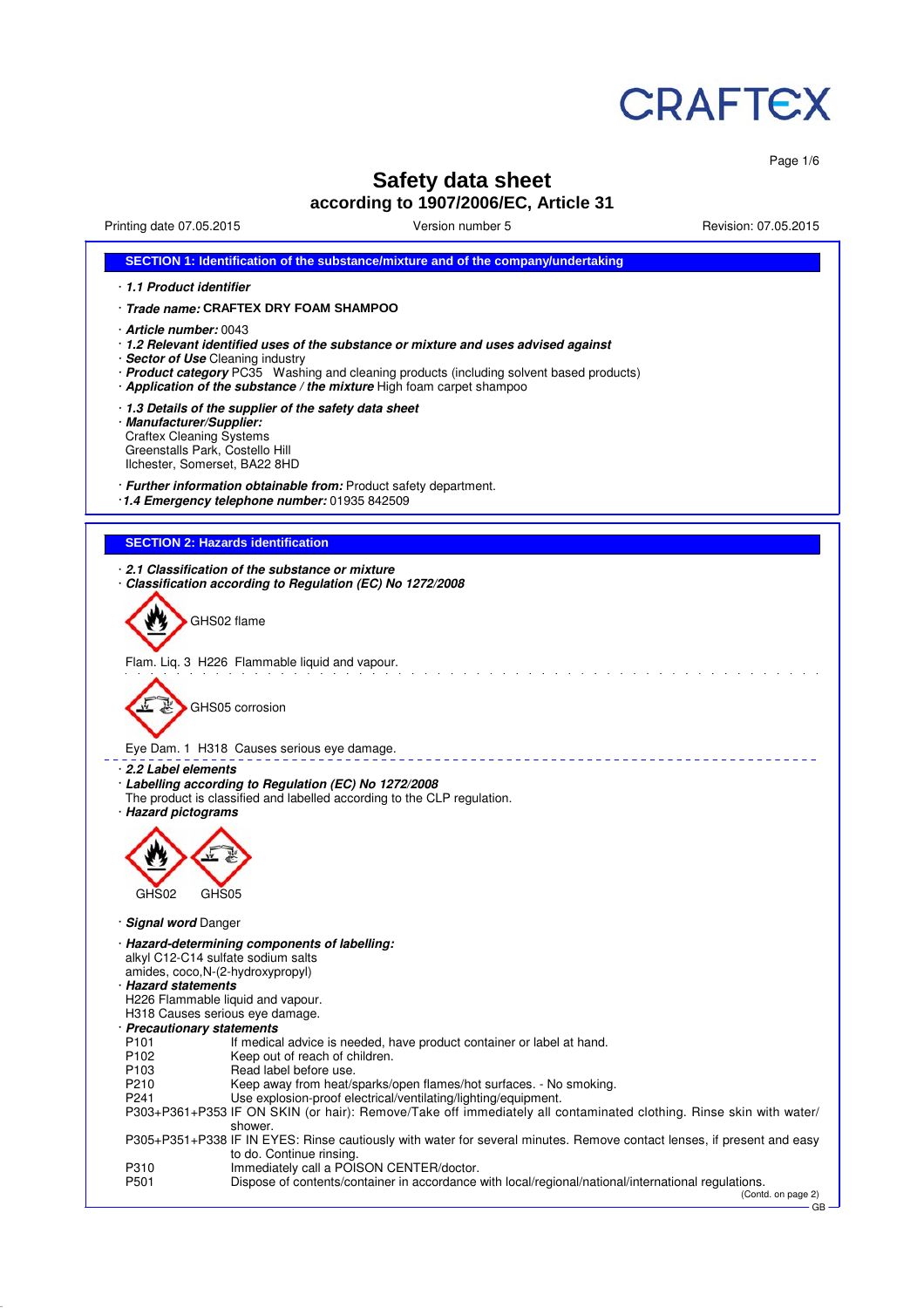Printing date 07.05.2015 **Principal and COVID-100** Version number 5 Revision: 07.05.2015

(Contd. of page 1)

**Trade name: CRAFTEX DRY FOAM SHAMPOO**

#### · **2.3 Other hazards**

- · **Results of PBT and vPvB assessment**
- · **PBT:** Not applicable.
- · **vPvB:** Not applicable.

#### **SECTION 3: Composition/information on ingredients**

#### · **3.2 Chemical characterisation: Mixtures**

· **Description:** Mixture of substances listed below with nonhazardous additions.

| Dangerous components:                                                                                |                                                                                                     |              |
|------------------------------------------------------------------------------------------------------|-----------------------------------------------------------------------------------------------------|--------------|
| CAS: 67-63-0                                                                                         | propan-2-ol                                                                                         | $2.5 - 10%$  |
|                                                                                                      | EINECS: 200-661-7 <b>&amp;</b> Flam. Liq. 2, H225; <b>&amp;</b> Eye Irrit. 2, H319; STOT SE 3, H336 |              |
| CAS: 85586-07-8                                                                                      | alkyl C12-C14 sulfate sodium salts                                                                  | $2.5 - 10%$  |
|                                                                                                      | Eye Dam. 1, H318; $\circled{)}$ Acute Tox. 4, H302; Skin Irrit. 2, H315                             |              |
| CAS: 68333-82-4                                                                                      | amides, coco, N-(2-hydroxypropyl)                                                                   | $\leq 2.5\%$ |
|                                                                                                      | EINECS: 269-793-0 $\bigotimes$ Eye Dam. 1, H318                                                     |              |
| CAS: 80206-82-2                                                                                      | alcohols, C12-14                                                                                    | < 2.5%       |
|                                                                                                      | EINECS: 279-420-3 4 Aquatic Acute 1, H400                                                           |              |
| · Regulation (EC) No 648/2004 on detergents / Labelling for contents                                 |                                                                                                     |              |
| anionic surfactants                                                                                  |                                                                                                     | $5 - 15%$    |
| non-ionic surfactants, preservation agents (alkyl(C12-16)dimethylbenzylammonium chloride)<br>$< 5\%$ |                                                                                                     |              |

#### **SECTION 4: First aid measures**

· **4.1 Description of first aid measures**

- · **After inhalation:** Supply fresh air; consult doctor in case of complaints.
- · **After skin contact:** Generally the product does not irritate the skin.
- · **After eye contact:** Rinse opened eye for several minutes under running water. Then consult a doctor.
- · **After swallowing:** If symptoms persist consult doctor.
- · **4.2 Most important symptoms and effects, both acute and delayed** No further relevant information available.
- · **4.3 Indication of any immediate medical attention and special treatment needed**
- No further relevant information available.

### **SECTION 5: Firefighting measures**

- · **5.1 Extinguishing media**
- · **Suitable extinguishing agents:** CO2, powder or water spray. Fight larger fires with water spray or alcohol resistant foam.
- · **5.2 Special hazards arising from the substance or mixture** No further relevant information available.
- · **5.3 Advice for firefighters**
- · **Protective equipment:** No special measures required.

### **SECTION 6: Accidental release measures**

- · **6.1 Personal precautions, protective equipment and emergency procedures** Wear protective equipment. Keep unprotected persons away.
- · **6.2 Environmental precautions:**
- Dilute with plenty of water.
- Do not allow to enter sewers/ surface or ground water.
- · **6.3 Methods and material for containment and cleaning up:**
- Absorb with liquid-binding material (sand, diatomite, acid binders, universal binders, sawdust). Ensure adequate ventilation.
- · **6.4 Reference to other sections**
- See Section 7 for information on safe handling.
- See Section 8 for information on personal protection equipment.
- See Section 13 for disposal information.

(Contd. on page 3)

GB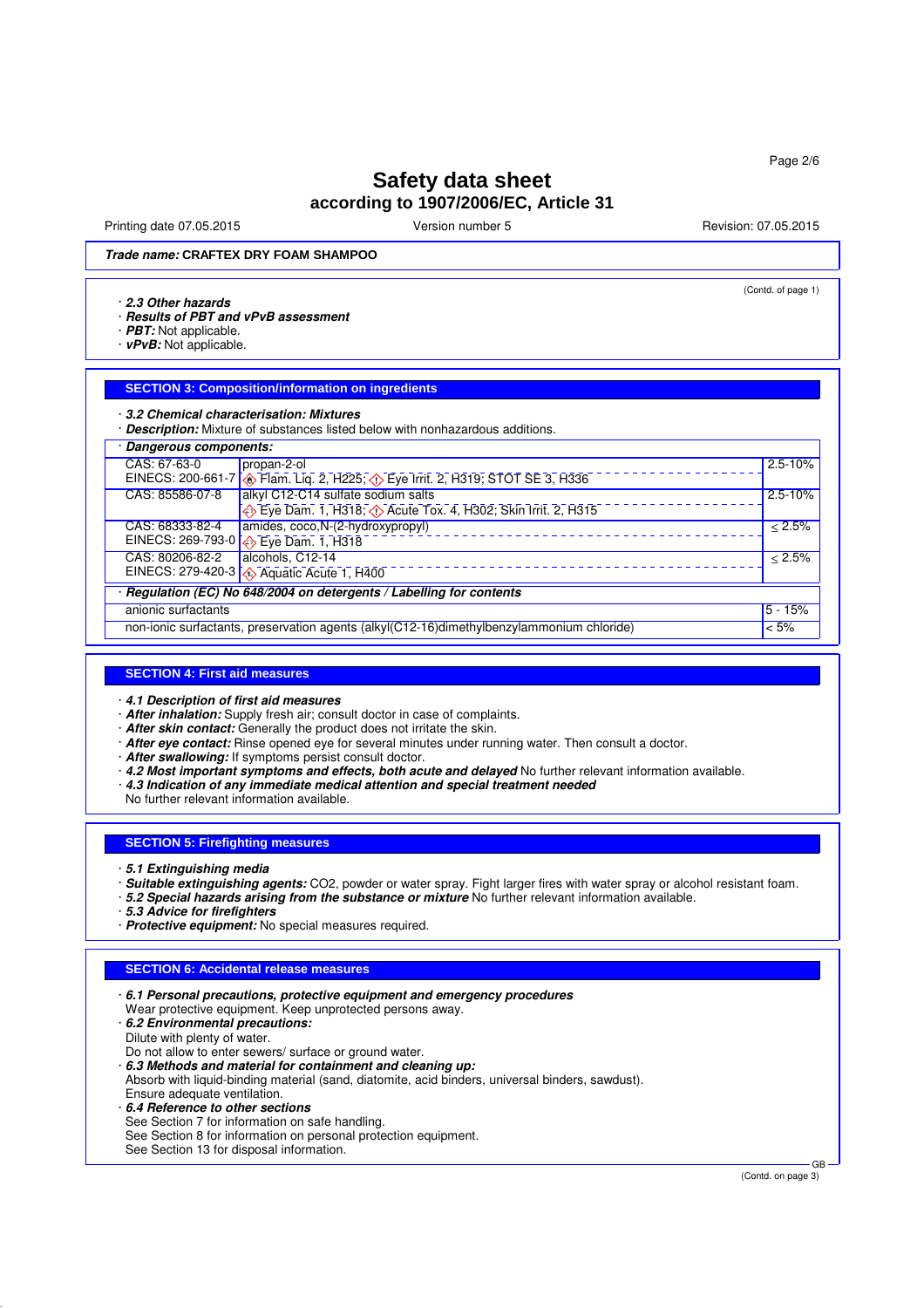Printing date 07.05.2015 **Principal and COVID-100** Version number 5 Revision: 07.05.2015

(Contd. of page 2)

**Trade name: CRAFTEX DRY FOAM SHAMPOO**

### **SECTION 7: Handling and storage**

- · **7.1 Precautions for safe handling** Ensure good ventilation/exhaustion at the workplace. Prevent formation of aerosols.
- · **Information about fire and explosion protection:** Keep ignition sources away - Do not smoke. Protect against electrostatic charges.
- · **7.2 Conditions for safe storage, including any incompatibilities**
- · **Storage:**
- · **Requirements to be met by storerooms and receptacles:** No special requirements.
- · **Information about storage in one common storage facility:** Not required.
- · **Further information about storage conditions:** Keep container tightly sealed.
- · **7.3 Specific end use(s)** No further relevant information available.

### **SECTION 8: Exposure controls/personal protection**

- · **Additional information about design of technical facilities:** No further data; see item 7.
- · **8.1 Control parameters**
- · **Ingredients with limit values that require monitoring at the workplace:**
- **67-63-0 propan-2-ol**
- WEL Short-term value: 1250 mg/m<sup>3</sup>, 500 ppm
- Long-term value: 999 mg/m<sup>3</sup>, 400 ppm

· **Additional information:** The lists valid during the making were used as basis.

- · **8.2 Exposure controls**
- · **Personal protective equipment:**
- · **General protective and hygienic measures:**
- Immediately remove all soiled and contaminated clothing
- Wash hands before breaks and at the end of work.
- Avoid contact with the eyes.
- · **Respiratory protection:**

In case of brief exposure or low pollution use respiratory filter device. In case of intensive or longer exposure use selfcontained respiratory protective device.

· **Protection of hands:**



Protective gloves

The glove material has to be impermeable and resistant to the product/ the substance/ the preparation.

Due to missing tests no recommendation to the glove material can be given for the product/ the preparation/ the chemical mixture.

Selection of the glove material on consideration of the penetration times, rates of diffusion and the degradation

### · **Material of gloves**

The selection of the suitable gloves does not only depend on the material, but also on further marks of quality and varies from manufacturer to manufacturer. As the product is a preparation of several substances, the resistance of the glove material can not be calculated in advance and has therefore to be checked prior to the application.

#### · **Penetration time of glove material**

The exact break through time has to be found out by the manufacturer of the protective gloves and has to be observed. · **Eye protection:**



Tightly sealed goggles

(Contd. on page 4)

GB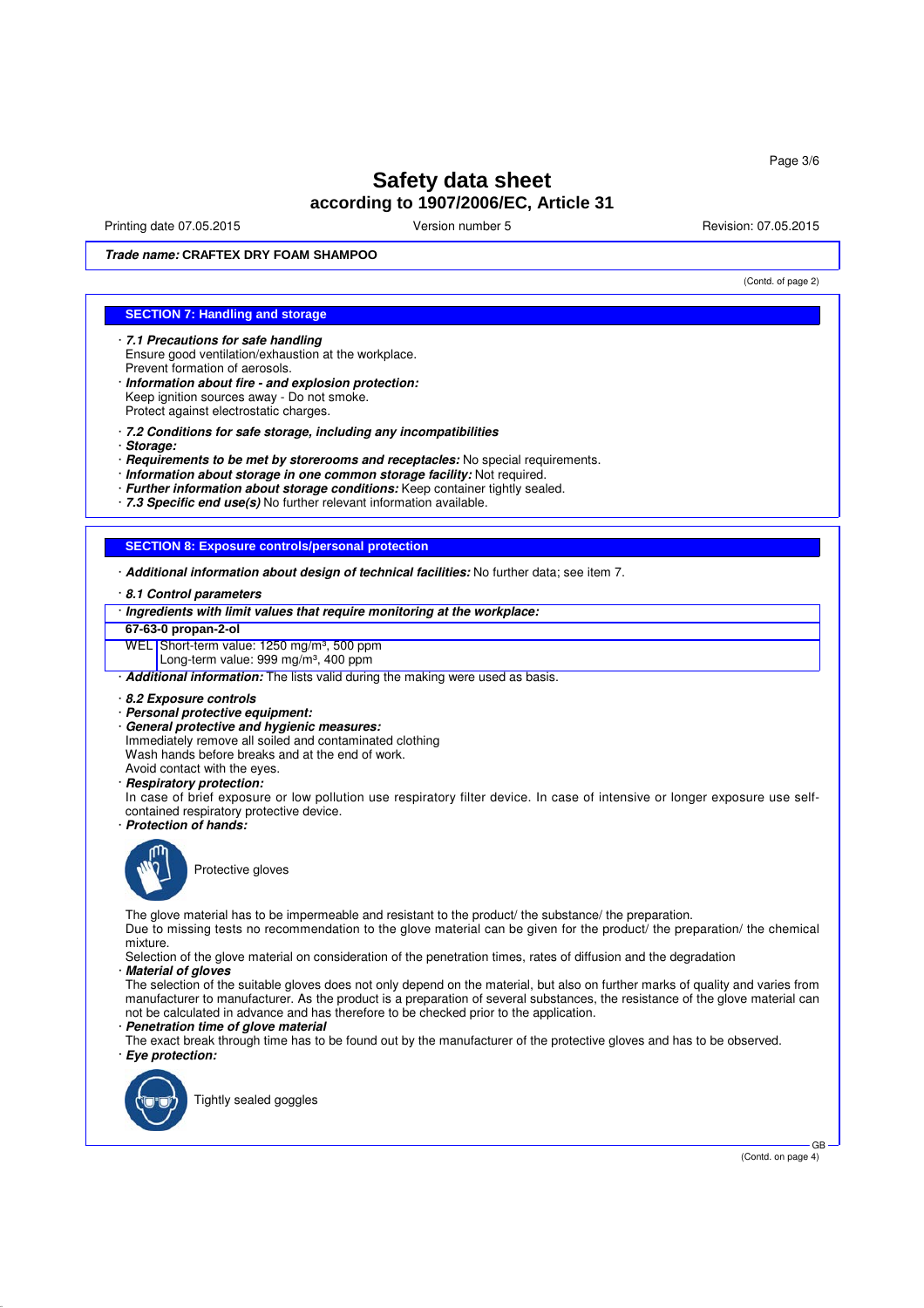Printing date 07.05.2015 **Version number 5** Revision: 07.05.2015 **Revision: 07.05.2015** 

(Contd. of page 3)

**Trade name: CRAFTEX DRY FOAM SHAMPOO**

| <b>SECTION 9: Physical and chemical properties</b>                                      |                                                                                                |  |  |  |
|-----------------------------------------------------------------------------------------|------------------------------------------------------------------------------------------------|--|--|--|
| 9.1 Information on basic physical and chemical properties<br><b>General Information</b> |                                                                                                |  |  |  |
| · Appearance:                                                                           |                                                                                                |  |  |  |
| Form:                                                                                   | Liguid                                                                                         |  |  |  |
| Colour:                                                                                 | Colourless                                                                                     |  |  |  |
| Odour:<br><b>Odour threshold:</b>                                                       | Alcohol-like<br>Not determined.                                                                |  |  |  |
| · pH-value at 20 ℃:                                                                     | 10                                                                                             |  |  |  |
| <b>Change in condition</b>                                                              |                                                                                                |  |  |  |
| Melting point/Melting range:                                                            | Undetermined.                                                                                  |  |  |  |
| <b>Boiling point/Boiling range:</b>                                                     | 78 °C                                                                                          |  |  |  |
| · Flash point:                                                                          | 45 °C                                                                                          |  |  |  |
| · Flammability (solid, gaseous):                                                        | Not applicable.                                                                                |  |  |  |
| · Ignition temperature:                                                                 | 425 °C                                                                                         |  |  |  |
| <b>Decomposition temperature:</b>                                                       | Not determined.                                                                                |  |  |  |
| Self-igniting:                                                                          | Product is not selfigniting.                                                                   |  |  |  |
| Danger of explosion:                                                                    | Product is not explosive. However, formation of explosive air/vapour mixtures are<br>possible. |  |  |  |
| · Explosion limits:                                                                     |                                                                                                |  |  |  |
| Lower:                                                                                  | Not determined.                                                                                |  |  |  |
| Upper:                                                                                  | Not determined.                                                                                |  |  |  |
| · Vapour pressure:                                                                      | Not determined.                                                                                |  |  |  |
| · Density:                                                                              | Not determined.                                                                                |  |  |  |
| · Relative density                                                                      | Not determined.                                                                                |  |  |  |
| · Vapour density<br><b>Evaporation rate</b>                                             | Not determined.<br>Not determined.                                                             |  |  |  |
| Solubility in / Miscibility with                                                        |                                                                                                |  |  |  |
| water:                                                                                  | Fully miscible.                                                                                |  |  |  |
| · Partition coefficient (n-octanol/water): Not determined.                              |                                                                                                |  |  |  |
| · Viscositv:                                                                            |                                                                                                |  |  |  |
| Dynamic:                                                                                | Not determined.                                                                                |  |  |  |
| Kinematic:                                                                              | Not determined.                                                                                |  |  |  |
| · Solvent content:                                                                      |                                                                                                |  |  |  |
| Organic solvents:                                                                       | 9.1%                                                                                           |  |  |  |
| Solids content:                                                                         | 14.1%                                                                                          |  |  |  |
| 9.2 Other information                                                                   | No further relevant information available.                                                     |  |  |  |

## **SECTION 10: Stability and reactivity**

· **10.1 Reactivity**

· **10.2 Chemical stability**

- · **Thermal decomposition / conditions to be avoided:** No decomposition if used according to specifications.
- · **10.3 Possibility of hazardous reactions** No dangerous reactions known.
- · **10.4 Conditions to avoid** No further relevant information available.
- · **10.5 Incompatible materials:** No further relevant information available.
- · **10.6 Hazardous decomposition products:** No dangerous decomposition products known.

(Contd. on page 5)

GB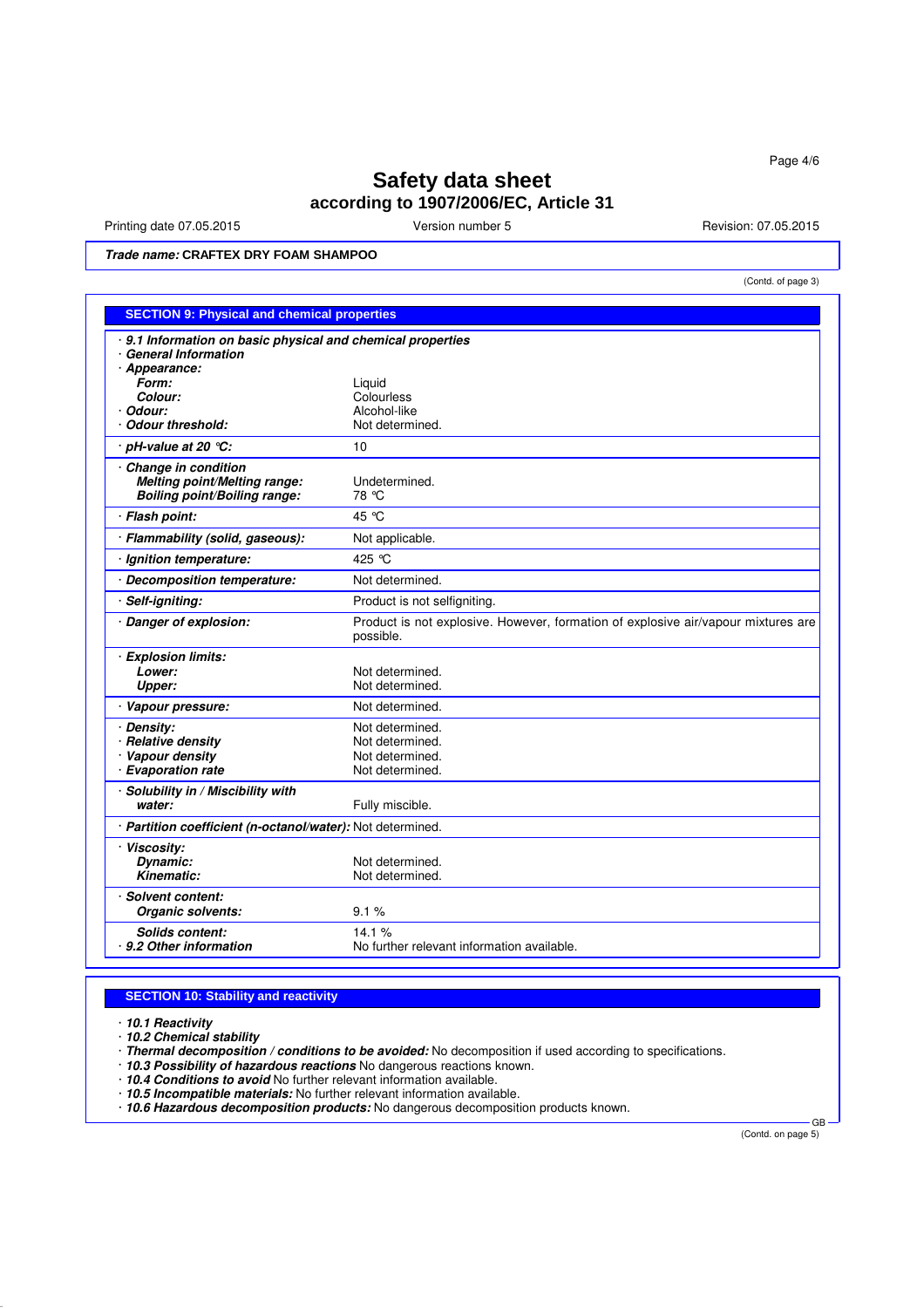Printing date 07.05.2015 **Principal and COVID-100** Version number 5 Revision: 07.05.2015

**Trade name: CRAFTEX DRY FOAM SHAMPOO**

(Contd. of page 4)

### **SECTION 11: Toxicological information**

· **11.1 Information on toxicological effects**

- · **Acute toxicity:**
- · **Primary irritant effect:**
- · **on the skin:** No irritant effect.
- · **on the eye:** Strong irritant with the danger of severe eye injury.
- · **Sensitisation:** No sensitising effects known.
- · **Additional toxicological information:**

The product shows the following dangers according to the calculation method of the General EU Classification Guidelines for Preparations as issued in the latest version:

Irritant

# **SECTION 12: Ecological information**

- · **12.1 Toxicity**
- · **Aquatic toxicity:** No further relevant information available.
- · **12.2 Persistence and degradability** No further relevant information available.
- · **12.3 Bioaccumulative potential** No further relevant information available.
- · **12.4 Mobility in soil** No further relevant information available.
- · **Additional ecological information:**
- · **General notes:**
- Water hazard class 1 (German Regulation) (Self-assessment): slightly hazardous for water
- Do not allow undiluted product or large quantities of it to reach ground water, water course or sewage system.
- · **12.5 Results of PBT and vPvB assessment**
- · **PBT:** Not applicable.
- · **vPvB:** Not applicable.
- · **12.6 Other adverse effects** No further relevant information available.

#### **SECTION 13: Disposal considerations**

· **13.1 Waste treatment methods**

· **Recommendation** Must not be disposed together with household waste. Do not allow product to reach sewage system.

· **Uncleaned packaging:**

- · **Recommendation:** Disposal must be made according to official regulations.
- · **Recommended cleansing agents:** Water, if necessary together with cleansing agents.

| ⋅14.1 UN-Number<br>· ADR, IMDG, IATA    | <b>UN1993</b>                                                      |
|-----------------------------------------|--------------------------------------------------------------------|
| 14.2 UN proper shipping name<br>$·$ ADR | 1993 FLAMMABLE LIQUID, N.O.S. (ISOPROPANOL (ISOPROPYL<br>ALCOHOL)) |
| · IMDG, IATA                            | FLAMMABLE LIQUID, N.O.S. (ISOPROPANOL (ISOPROPYL<br>ALCOHOL))      |
| 14.3 Transport hazard class(es)         |                                                                    |
| · ADR, IMDG, IATA                       |                                                                    |
|                                         |                                                                    |
| · Class                                 | 3 Flammable liquids.                                               |
|                                         | 3                                                                  |
| · Label                                 |                                                                    |
| 14.4 Packing group                      |                                                                    |